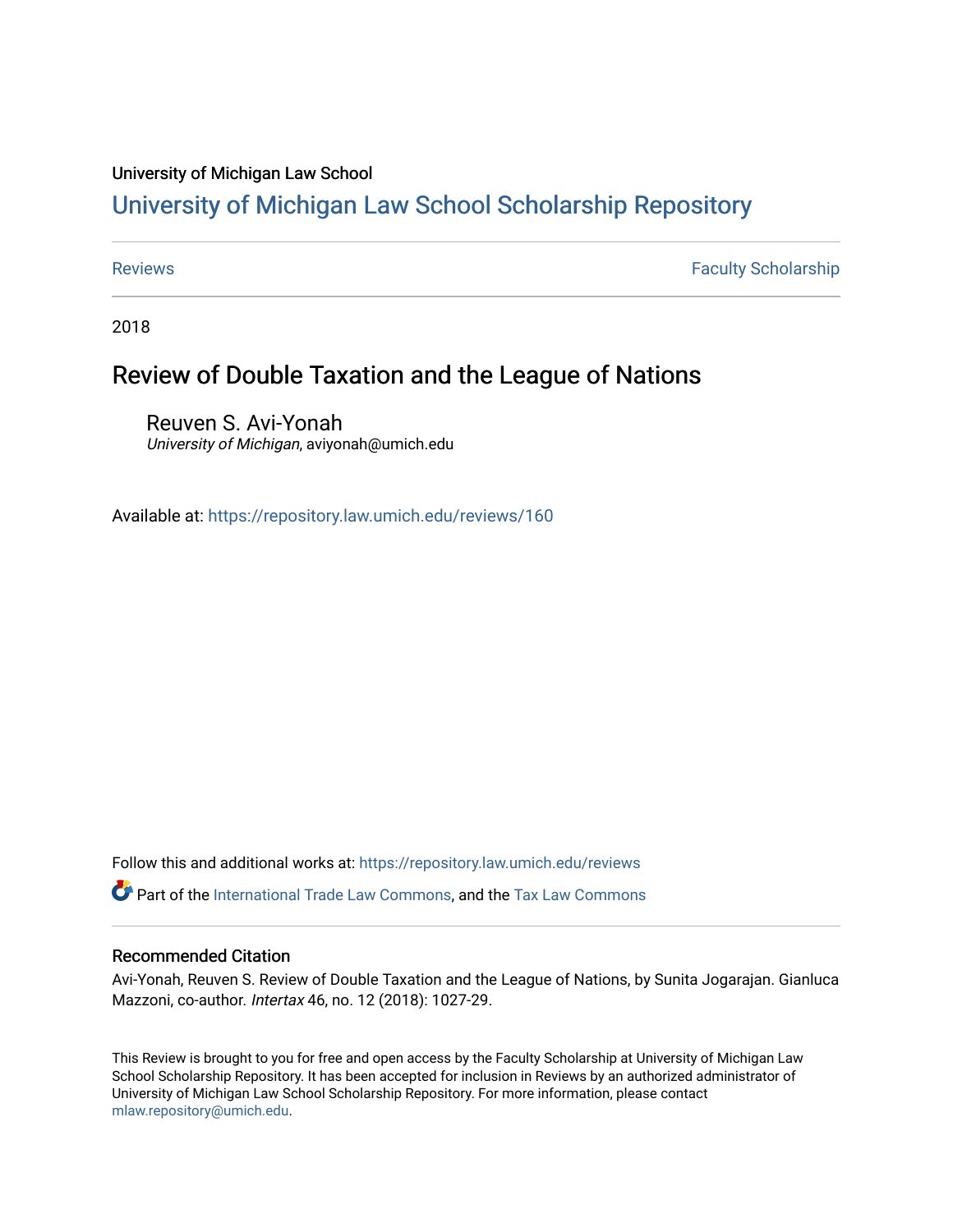# LITERATURE REVIEW

# **Sunita Jogarajan,** *Double Taxation and the League of Nations,* **Cambridge University Press, 2018.**

Should we continue adapting the OECD Model to address tax challenges arising from digitalization of the economy or has the time come for radical reform? Sunita Jogarajan asked that question in her last study of the League of Nations' work on double taxation in the 1920s. The historical analysis provided in her book seems to suggest that the international tax regime will continue to inevitably evolve and the OECD Model can adapt. Her extensive archival research, conducted at the League of Nations Archives, the United Kingdom National Archives (London) and the Seligman Archives, Columbia University (New York), clearly demonstrates that many current issues, such as the definition of permanent establishment (PE), the treatment of agents, the apportionment of profits, as well as the problems of profit shifting and double non-taxation, had already been discussed by the League's Experts. Thus, one might conclude that, in order to reform modern-day tax treaties is better to understand the 'original intent' of the League's Models rather than undertaking unilateral actions, such as the United Kingdom (UK). Diverted Profits Tax, the Australian Multinational Anti-avoidance Law or the Indian Equalization Levy.

Let us take for a moment the case of the so-called commissionaire arrangements and similar strategies. One might think that they are a relatively new phenomenon exploited by multinationals to avoid being taxed by source countries on their active income. Wrong. The rise of e-commerce undoubtedly facilitated the avoidance of nexus rules leading to situations of double non-taxation and profit shifting, but, as Sunita Jogarajan argued, those strategies and problems were already known by the League's Experts in 1927. Evidence of this is the discussion between Damste (Director- General of Direct Taxation, Customs and Excise, the Netherlands); Sir Percy Thompson (Deputy Chairman, Board of Inland Revenue, UK) and Borduge (Director-General of Direct Taxation, France) over the original text of Article 5 on business profits' as drafted by Dorn (Director in the Ministry of Finance, Germany) and Clavier (Director-General of Direct Taxation and Land Survey in the Ministry of Finance, Belgium). Damste (the Netherlands) asked Thompson (UK) whether section 17 of the 1925 UK Finance Act reconciled with the proposed Article 5. Thompson replied by providing three general examples: (1) a British factory selling goods directly to a German trader **-** no PE; (2) a British factory with an accredited representative in Germany who carried on regular business in an office; this constituted a PE; and (3) a German factory which appointed an agent who sold its goods in England for a fixed commission; England had basis to tax the German factory. Borduge (France) proposed the following footnote, 'If an undertaking has in a country an individual who brings the person supplying the goods into touch with the buyer in return for a share in the transaction, this fact shall not be held to mean that the undertaking has a stable establishment in that country.' Thompson (UK), then, provided a fourth general case: a person receiving an annual salary to work in a French office and sell goods from London. According to Borduge (France), as long as the person had the power to conclude binding contracts in the company's name, the French office would be considered a PE of the British firm. However, if the person's role was to limited to bring buyer and seller into touch in return for an ordinary commission, then the French Treasury had no basis to tax the British firm. Interestingly, according to Thompson (UK), such

#### Notes

The actual centres of management, associated companies, branches, factories, warehouses, agencies, offices, depots, places of purchase and sale and other business centres used in the exercise of their profession by the parties concerned or by their partners, holders of full powers or other permanent representatives shall be regarded as stable establishments. *See a/Jo* **S.** Jogarajan, Double Taxation and the League of Nations, 135 (Cambridge University Press 2018), fn. **1:** 'If an undertaking has an agent in a country who acts in his own name for this undertaking in return for an ordinary commission, this fact shall not be held to mean that the undertaking in question has a stable establishment in that country.'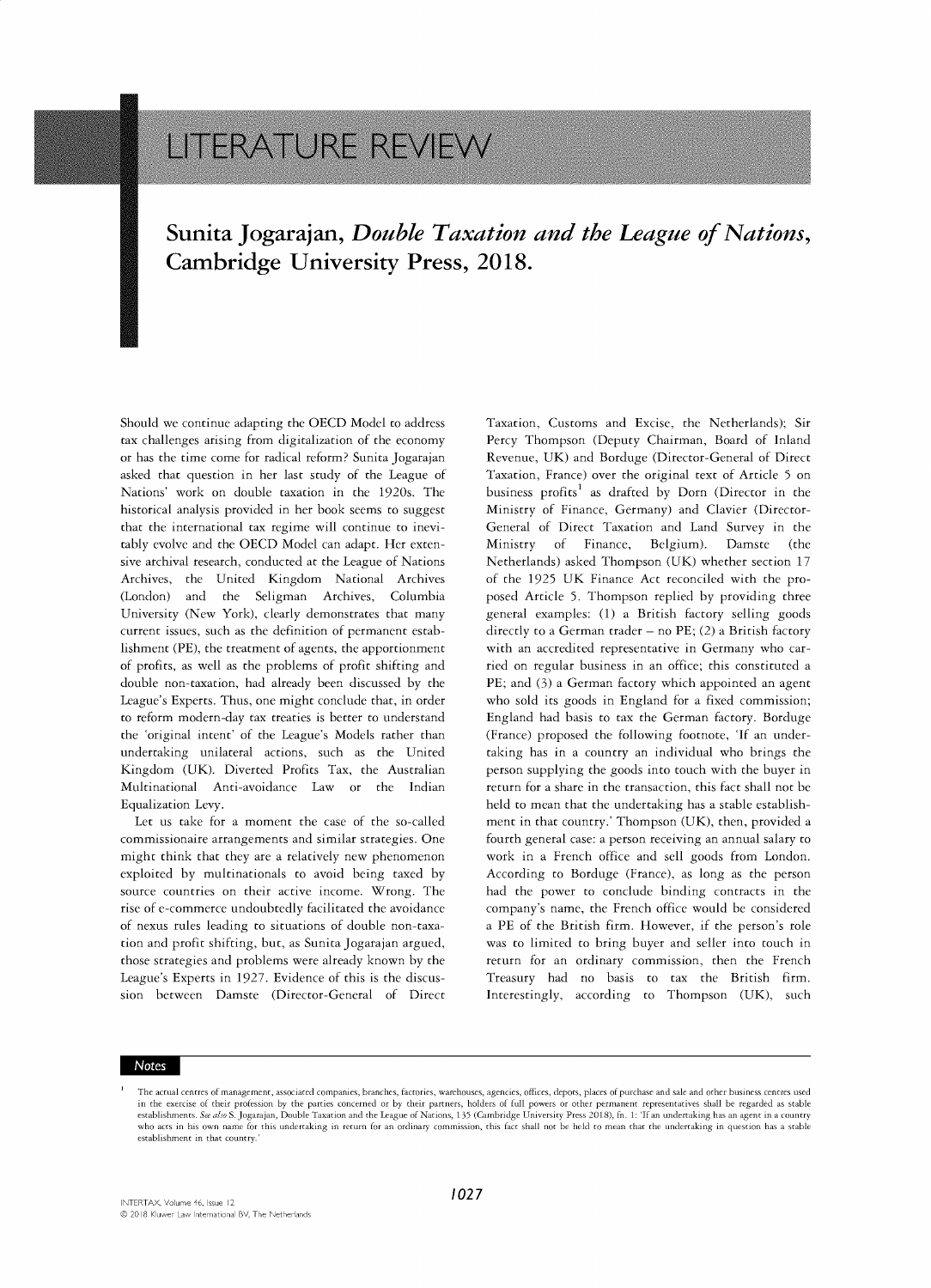distinction was absent under British law, **'If,** for exam**ple, he entered** a London **office to order** champagne and the office telegrammed Rheims to determine the price, and subsequently telegrammed the order, which was accepted, then the [London] office would be considered a PE [of the French firm].'<sup>2</sup>

Applying Jogarajan's arguments, readers might thus realize that the text of Article 12 of the Multilateral Instrument **(MLI)** is not the result of a fundamental reform, but the continuous evolution of the **OECD** Model. Indeed, in our opinion, Article 12(2) of the **MLI,** according to which the dependent agent rule will not **apply** if the person acting on behalf of an enterprise of another state carries on a business as an independent agent and acts for the enterprise in the ordinary course of that business (with the exception of a person acting exclusively or almost exclusively on behalf of one or more enterprises to which it is closely related), seems to be based on Article  $5(5)$  of the 1993 India-UK tax treaty<sup>3</sup>; Article **5(5)** of the 1994 Malta-UK<sup>4</sup> ; and Article **5(6)** of the 2010 France-Hong Kong tax treaty.<sup>5</sup>

Same can be said for BEPS action **6** on the prevention of treaty abuse through inclusion of *a principal purposes* test. Such general anti-abuse rule based on the principal purposes of transactions or arrangements does not result from a radical reform, but apparently was modelled after similar provisions ('the main purpose' standard) found in treaties of other countries, such as many of the modern treaties of the **UK** From a search run into the IBFD database, it results that **UK** had included such standard in almost thirty of its tax treaties entered into force between **1** January **1930** and **31** December **1999.** The predecessor of the main **purpose** standard firstly **appeared** in Article **12(5) of** the tax treaty between Ireland and the UK (1976),<sup>6</sup> followed **by** the tax treaty between Guyana and the **UK (1992). 7**

In addition, one of the recent proposals that advocates the overthrow of the arm's length standard and favours the method of fractional apportionment for allocating business income, at least in the absence of true comparables, seems to be based on Article 3(4) of the **1933** Draft Convention Adopted for the Allocation of Business Income between States for the Purposes of Taxation, according to which, **' ... If** the methods of determination described in the preceding paragraphs are found to be inapplicable, the net business income of the permanent establishment may be determined **by** a computation based on the total income derived **by** the enterprise from the activities in which such establishment has participated. This determination is made **by** applying to the total income *coefficients based on a comparison of gross receipts, assets, number of hours worked or other appropriate factors,* provided such factors be so selected as to ensure results approaching as closely as possible to those which would be reflected **by** a separate accounting.'<sup>8</sup> Among the rules suggested for the allocation and apportionment of business income between States, Mitchell B. Carroll in his 1934 Columbia Law Review article commenting the Draft Convention made reference to the productive factors used in the allocation formulas of two **US** States, Wisconsin $^9$  and Massachusetts.<sup>10</sup> Again, nothing new on the horizon.

#### Notes

- **<sup>3</sup>**India UK tax treaty (1993), Art 5(5): **' ...** An enterprise of a Contracting State shall not be deemed to have a PE in the other Contracting State merely because it carries on business in that other State through a broker, general commission agent or any other agent of an independent status, where such persons are acting in the ordinary course of their business. However, if the activities of such an agent are carried out *wholly or almost wholly* for the enterprise (or for the enterprise and other enterprises which are controlled by it or have a controlling interest in it or are subject to the same common control) he shall not be considered to be an agent of an independent status for the purposes of this paragraph.'
- Malta-UK tax treaty (1994), Art. 5(5): ' ... An enterprise of a Contracting State shall not be deemed to have a PE in the other Contracting State merely because it carries on business in that other State through a broker, general commission agent or any other agent of an independent status, where such persons are acting in the ordinary course of their business. However, if the activities of such an agent are carried out *wholly or almost wholly* for the enterprise (or for the enterprise and other enterprises which are controlled by it or have a controlling interest in it or are subject to the same common control) and the conditions made or imposed between them in their commercial or financial relations differ from those which would have been made or imposed if this had not been the case, that agent shall not be considered to be an agent of an independent status for the purposes of this paragraph.'
- **<sup>5</sup>**Hong Kong France tax treaty (2010), Art. 5(6): **' ...** An enterprise shall not be deemed to have a permanent establishment in a Contracting Party merely because it carries on business in that Party through a broker, general commission agent or any other agent of an independent status, provided that such persons are acting in the ordinary course of their business. However, when the activities of such an agent are devoted *wholly or almost wholly* on behalf of that enterprise, he will not be considered an agent of an independent status within the meaning of this paragraph.'
- **6** Ireland UK tax treaty (1976), Art. 12(5): 'The provisions of this Article shall not apply if the debt claim in respect of which the interest is paid was created or assigned mainly for the purpose of taking advantage of this Article and not for bona fide commercial reasons.
- Guyana-UK tax treaty (1992), Art. 12(9): 'The provisions of this Article shall not apply if it was the main purpose or one of the main purposes of any person concerned with the creation or assignment of the debt claim in respect of which the interest is paid to take advantage of this Article by means of that creation or assignment.'
- This means that fractional apportionment should be used in international cases only as a last resort. *See* M. B. Carroll, *Allocation of Business Income: The Draft Convention of the* League of Nations, 34(3) Columbia Law Rev. 494 (Mar. 1934).
- *9* The factors in the Wisconsin fraction are: (1) Tangible property, real, personal and mixed, but exclusive of cash on hand or in bank, shares of stock, notes, bonds, accounts receivable, or other evidence of indebtedness, special privileges, franchises, goodwill or property, the income of which is not taxable or is separately allocated. (2) Cost of manufacturing, collection, assembling or processing, which generally includes: (a) cost of goods, materials and supplies used; (b) wages and salaries; (c) overhead or manufacturing burden. (3) Sales. *See* M. B. Carroll, *supra* n. 8, at 492.
- The factors used in computing the 'allocating percentage' for the Massachusetts excise tax are: (1) Average value of tangible property (not including intangible property such as stocks, bonds, notes, bills receivable and goodwill). (2) Wages and salaries. (3) Sales, which heading includes compensation for personal services, rentals and royalties. *See* M. B. Carroll, *supra* n. 8, at 492.

<sup>8.</sup> Jogarajan, *Double Taxation and the League of Nations*, 141 (Cambridge University Press 2018).